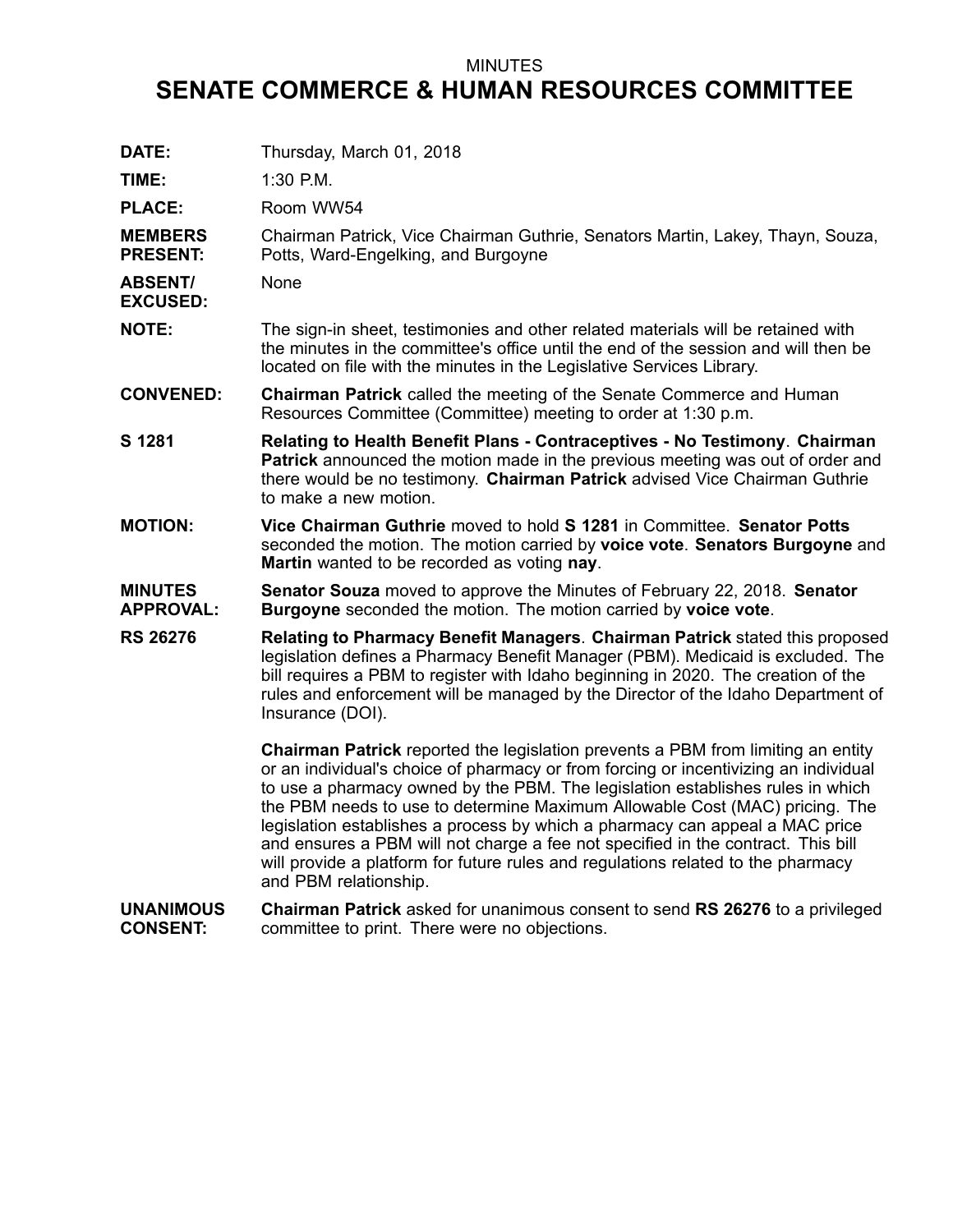**H 434 Relating to Administrative Bidding**. **Barry Miller**, Deputy Administrator, Idaho Division of Public Works (DPW), remarked this legislation will provide legal authority for the DPW to reject bids that exceed the appropriation available for <sup>a</sup> project.

> **Mr. Miller** reported this proposed legislation clarifies the State's authority to reject public works bids in excess of available appropriation, which has been the policy followed by the DPW. There is no obligation imposed on the State. There is no fiscal impact.

**Mr. Miller** related the DPW notified the bidders that bids were rejected due to exceeding the appropriation. A few days later, the DPW received <sup>a</sup> letter from the attorney representing the low bidder. The letter declared Idaho Code § 67-5711C states that when bids are received, the project shall be awarded to the lowest bidder. No exceptions are identified in that section of code. This bill would add the clause, "subject to the provisions of Idaho Code § 59-1015." This would prohibit the awarding of <sup>a</sup> contract which exceeds the appropriation made for the project.

**MOTION: Senator Martin** moved to send **H 434** to the floor with <sup>a</sup> **do pass** recommendation. **Senator Lakey** seconded the motion. The motion carried by **voice vote**.

**H 431 Relating to the State Personnel System - Medical Director Employed at State Hospitals**. **David Taylor**, Deputy Director, Idaho Department of Health and Welfare (DHW), reported the DHW operates two mental health hospitals: State Hospital North (SHN) and State Hospital South (SHS). He stated employing physicians as medical directors at the hospitals is necessary, yet the DHW struggles to recruit and retain staff. One barrier to successful recruitment is salary, as market rates are significantly higher than rates allowed by the State's classified pay schedule. The Physician Medical Director Institution job classification has already received multiple pay-line exceptions pursuant to Idaho Code §67-5309D; however, the existing pay schedule is insufficient to recruit and retain qualified candidates.

> **Mr. Taylor** remarked the DHW also operates <sup>a</sup> residential care facility for people with disabilities called the Southwest Idaho Treatment Center (SWITC). Currently, SWITC does not have <sup>a</sup> need for <sup>a</sup> medical director. The purpose of this legislation is to designate individuals employed as Physician Medical Director of the Institutions at the DHW as non-classified and not subject to Idaho Code § 67-5301.

> **Mr. Taylor** stated the total annual General Fund impact is currently estimated at \$65,400 and will be used to increase the compensation of the medical directors of SHS and SHN. It should be noted the DHW believes there will be a reduction in the need for the General Fund in the Community Hospitalization appropriation should it successfully retain or recruit medical directors for each State hospital location.

> **Mr. Taylor** noted the fiscal impact is based on the recommendation contained in <sup>a</sup> September 2017 Physician Compensation Market Analysis compiled by the DHW. He explained the report (Attachment 1). He pointed out the additional responsibilities required of the Medical Director for SHS for which he is paid an additional \$1.56 per hour. He remarked this is <sup>a</sup> challenge, which explains why the Medical Director position at SHN was vacant for 17 months.

> **Mr. Taylor** reported data demonstrates this vacancy had <sup>a</sup> direct and substantial impact on the DHW's Community Hospital appropriation which increased by over \$1 million in the General Fund from fiscal year (FY) 2016 to the current fiscal year. In **H 475** the Community Hospitalization appropriation is used to pay for mental health patient care, once an individual is committed to State custody, and before <sup>a</sup> bed is available in one of the two State hospitals. Consider the average daily cost for community hospitalization of \$1,000 per patient per day (range: \$800 per day to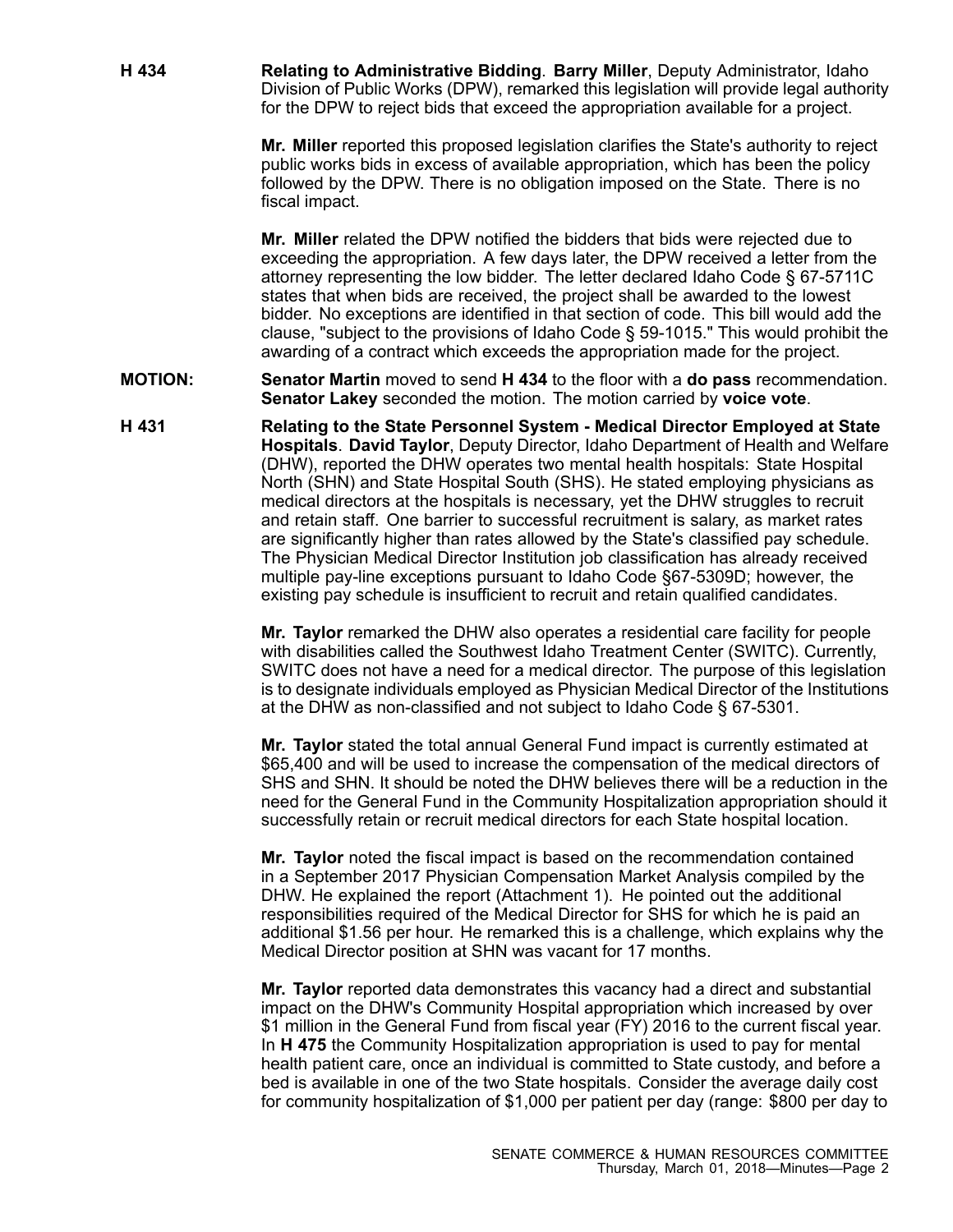\$1,200 per day) versus only \$528 per patient per day for SHN and \$636 per patient per day for adults at SHS, which explains the financial importance of having State hospitals operating at maximum capacity. One of the best defenses for containing community hospitalization costs is <sup>a</sup> strong State mental health hospital system. It should be noted the DHW believes if this bill becomes law, there will be <sup>a</sup> reduction in the need for money from the General Fund in the Community Hospitalization appropriation.

**Mr. Taylor** asked the Committee to help improve the State's mental health system in order to reduce Idaho's Community Hospitalization costs and stabilize the executive leadership of the hospital's medical staff.

**DISCUSSION: Senator Burgoyne** wondered if the medical director and administrator positions were separate or combined. **Mr. Taylor** stated the positions were two separate positions, but treated as one position. He noted there were two individuals at each State hospital. He remarked the Medical Director handles patient treatment of all medical decisions that are made at the hospital. **Senator Burgoyne** voiced <sup>a</sup> concern about the incumbent medical directors having to re-apply for the job, since the change would be from classified to non-classified. **Mr. Taylor** stated the administrators and medical directors would have to apply, but the positions would be held for them. In addition, **Mr. Taylor** stated he has spoken with the administrators and medical directors and they were comfortable with reapplying.

> **Senator Lakey** asked Mr. Taylor to explain why the DHW anticipated costs would decrease. **Mr. Taylor** explained, when hospitals cannot operate at maximum efficiency, there is <sup>a</sup> waiting list. When medical positions are in place, the hospital can function at maximum efficiency, thus lowering costs.

**Senator Souza** inquired as to the salary for these positions, since the statistics were per hour. She asked how the annual impact to the General Fund was calculated. **Mr. Taylor** remarked the State increased eight salaries last year. He noted the difference is to move the Medical Director to the salary the DHW is requesting.

**Vice Chairman Guthrie** wanted to know if the Medical Director would make more money than the Administrator, causing compression. **Mr. Taylor** remarked the Medical Director is already earning more money than the administrator and that would not change.

**Senator Burgoyne** commented the positions should not be empty for <sup>a</sup> long period of time.

- **MOTION: Senator Ward-Engelking** moved to send **H 431** to the floor with <sup>a</sup> **do pass** recommendation. **Senator Burgoyne** seconded the motion. The motion carried by **voice vote**.
- **H 489 Relating to Personnel System Appointments**. **Susan Buxton**, Administrator, Idaho Division of Human Resources (DHR), reported Idaho Code § 67-5309, Rules of the DHR and the Personnel Commission, removes section (k) concerning provisional appointments, as it is no longer used. The bill also proposes to make technical corrections. Idaho Code § 67-5316 provides <sup>a</sup> correct code reference related to the deletion of provisional appointments.

There is no fiscal impact to the General Fund or dedicated fund as the agency is removing "provisional appointment." This will not increase or decrease funding.

**MOTION: Senator Lakey** moved to send **H 489** to the floor with <sup>a</sup> **do pass** recommendation. **Senator Ward-Engelking** seconded the motion.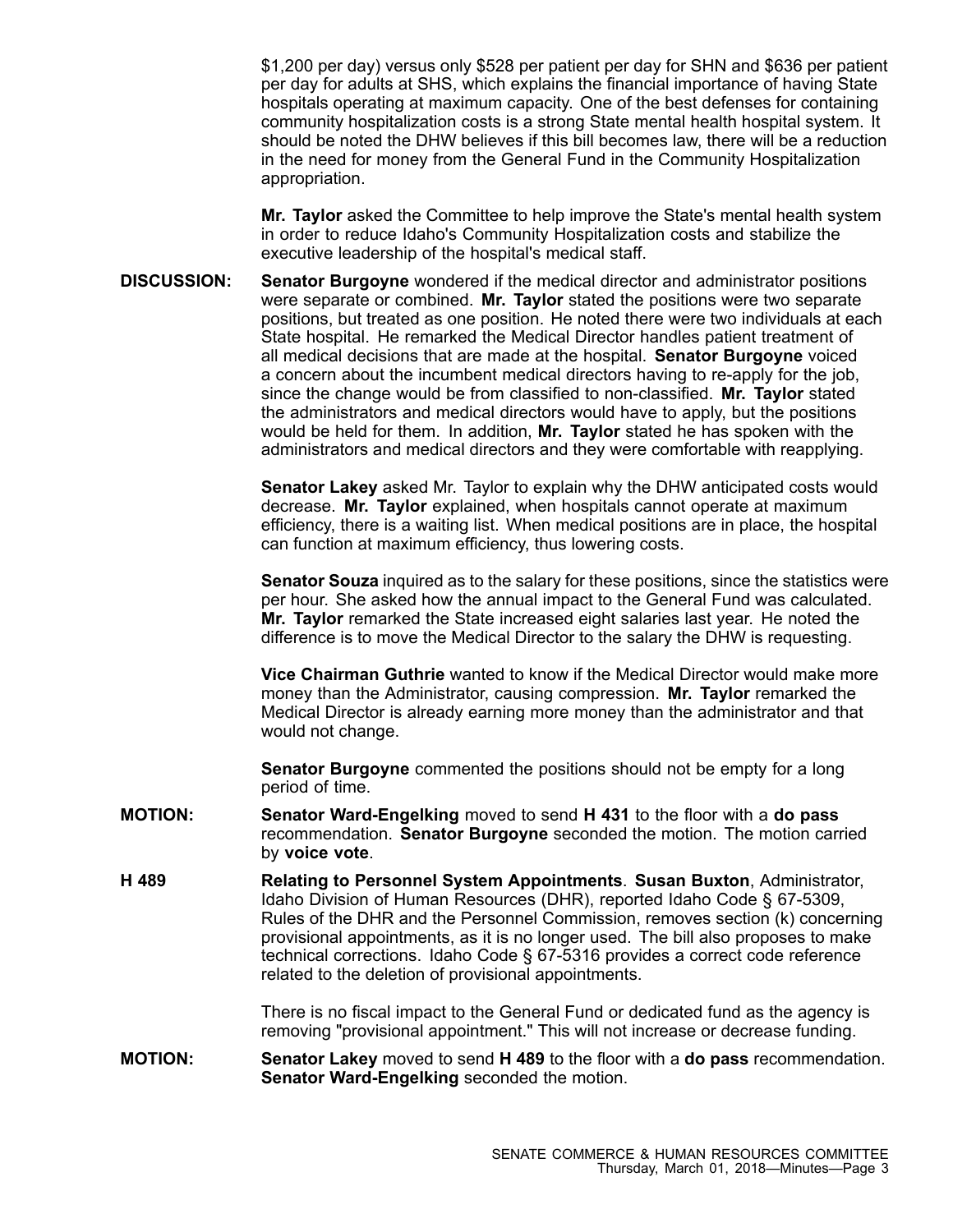- **DISCUSSION: Senator Souza** and **Ms. Buxton** discussed relating the hiring and probationary processes at the State.
- **VOTE:** The motion carried by **voice vote**.
- **H 490 Relating to Non-Classified State Officers and Employees' Bonuses**. **Susan Buxton**, Administrator, Idaho Division of Human Resources (DHR), indicated the purpose of this proposed legislation is to clarify ambiguity in Idaho Code § 59-1603 (11), for the implementation, authorization, and enforcement of the issuance of recruitment and retention bonuses for non-classified employees.

There is no fiscal impact. This bill allows recruitment and retention bonuses to continue to be utilized within existing agency budgets. Enforcement collection of recruitment and retention bonuses will be conducted by the agencies and the DHR using current resources.

- **DISCUSSION: Senator Potts** and **Ms. Buxton** discussed the clarification of the ambiguity in the language and the enforcement collection of recruitment and retention bonuses. **Ms. Buxton** commented the Idaho Attorney General's Office requested these changes.
- **MOTION: Senator Potts** moved to send **H 490** to the floor with <sup>a</sup> **do pass** recommendation. **Senator Ward-Engelking** seconded the motion. The motion carried by **voice vote**.
- **H 521 Relating to Motor Vehicle Service Contracts**. **Lance Giles**, Motor Vehicle Protection Products Association, reported the proposed legislation updates the Idaho Motor Vehicle Service Contract Act, which was enacted into law in 1993. The proposed legislation moves the authority to enforce the Act from the Attorney General to the Idaho Department of Insurance (DOI). **Mr. Giles** stated, in addition, the proposed legislation clarifies the definition of <sup>a</sup> service contract to expressly authorize the following types of contracts: 1) contracts to repair or replace tires or wheels damaged by road hazards; 2) contracts to repair or replace windshield damage by road hazards; 3) contracts to remove dents and dings in <sup>a</sup> vehicle without sanding, bonding, or repainting; and 4) contracts to repair or replace lost, stolen, or damaged vehicle key fobs.

**Mr. Giles** stated, the proposed legislation maintains similar penalties for violations and does not preclude <sup>a</sup> cause of action under the Idaho Consumer Protection Act. There is no fiscal impact because the DOI would not have to hire any additional personnel to enforce the proposed legislation. Based on previous history, there are expected to be very few enforcement actions. To date, there has been <sup>a</sup> total of one enforcement action brought under the Idaho Motor Vehicle Service Contract Act. **Mr. Giles** indicated there was no opposition to the bill. He stated he worked with Representatives Luker and Gannon, the Idaho Freedom Foundation, the Idaho Attorney General's Office, the DOI, the Idaho Autobody Craftsmen's Association, and the Property Casualty Insurers Association of America.

- **DISCUSSION: Senator Burgoyne** and **Mr. Giles** discussed customary performance guarantees or warranties offered at no additional charge when purchasing <sup>a</sup> vehicle. They also discussed additional charges for <sup>a</sup> warranty for the purchase of <sup>a</sup> used vehicle.
- **MOTION: Senator Martin** moved to send **H 521** to the floor with <sup>a</sup> **do pass** recommendation. **Senator Souza** seconded the motion. The motion carried by **voice vote**.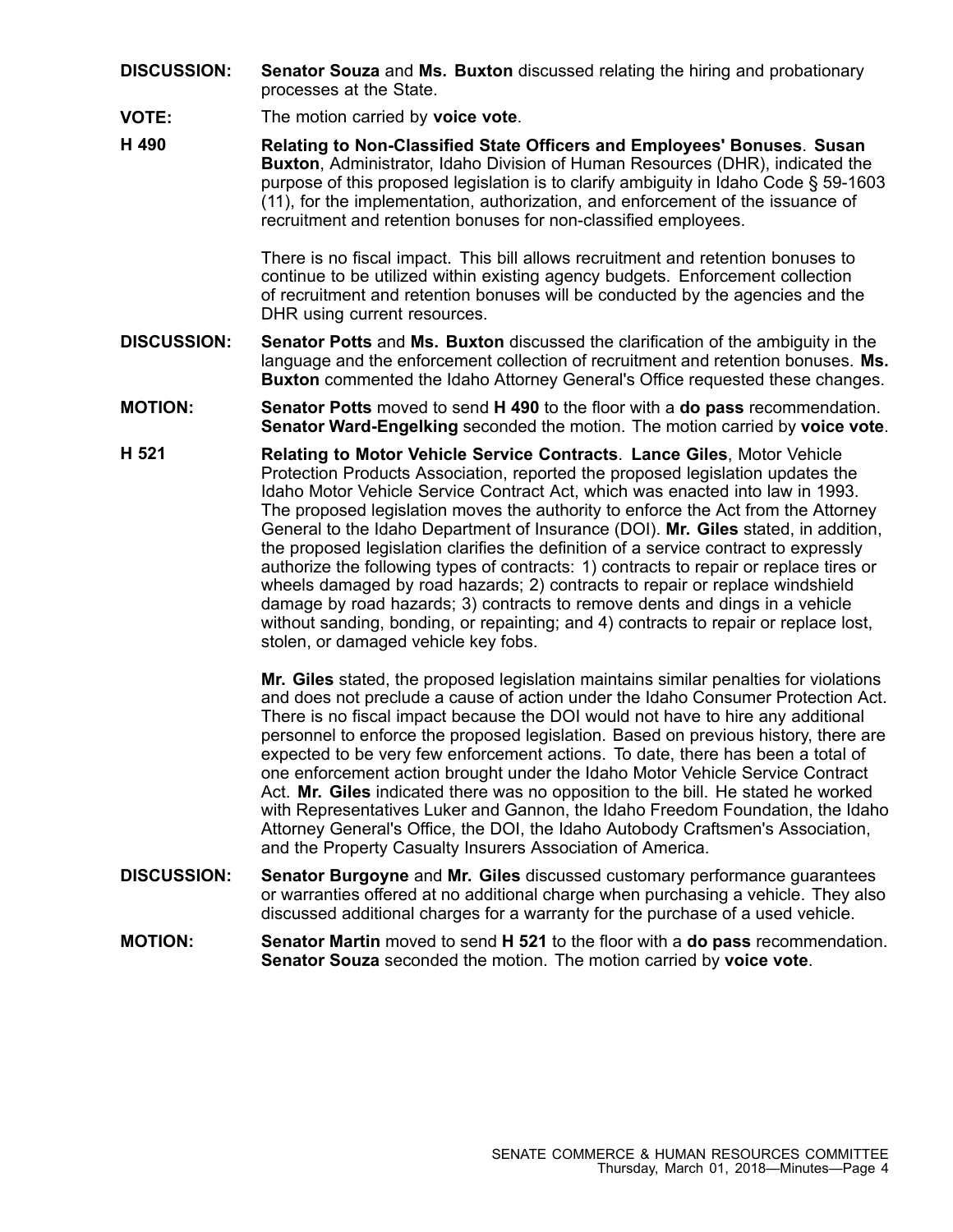**S 1324 Relating to the Barber and Cosmetology Services Act**. **Senator Den Hartog** reported this bill combines the Boards of Barber Examiners and Cosmetology, protects the public, ensures safety and disinfection training for licensees and certificate holders, and provides more flexibility to individuals entering the profession by allowing them to select <sup>a</sup> more focused area of preparation and practice.

> **Senator Den Hartog** introduced **Joan Callahan**, Attorney, Idaho Bureau of Occupational Licenses (IBOL) who explained the provisions:

- Reduce the minimum hours of instruction required for <sup>a</sup> cosmetology license;
- Reduce the minimum hours of instruction required for an electrology license;
- Create <sup>a</sup> new certificate for people who only want to perform makeup artistry and not practice the full scope of cosmetology or esthetics;
- Allow licensees to perform certain services for compensation outside of licensed establishments without limit;
- Allow transfer of educational hours between the professions (thus reducing the number of hours needed to obtain another related license);
- Allow employees of retail thermal styling equipment dealers to demonstrate equipment on potential customers;
- Exempt out-of-state licensees whose work in Idaho is incidental to theatrical or visual arts productions; and
- Expand exemptions for students and out-of-state licensees who are in Idaho to demonstrate or teach.

The combined barber examiners and cosmetology boards will include representation from both professions and the public; they will facilitate efficiencies in the administration of the law.

**Ms. Callahan** stated there is no impact to the General Fund. It is anticipated this legislation will reduce the Idaho Bureau of Occupational Licenses' (BOL) dedicated fund expenditures. Combining boards will result in fewer total BOL Board meetings, fewer board members, and lower expenses.

**DISCUSSION: Senator Lakey** and **Ms. Callahan** discussed the issuance of certificates for experienced makeup artists who would not require further education and education for those who could not demonstrate strong sanitation experience.

> **Senator Souza** asked about requirements for makeup artists coming from out-of-state. **Ms. Callahan** stated no test would be required; however, an applicant would have to produce evidence of course completion. A discussion ensued about notification of the BOL by out-of-state artists obtaining <sup>a</sup> certificate to work at an event. Theatrical and demonstrations are exempt.

**Senator Martin** asked what the results were of those in favor of combining the boards and the reduction in hours. **Ms. Callahan** stated the question was difficult to answer due to the many issues addressed. The issue where the greatest disagreement occurred was about the reduction in hours.